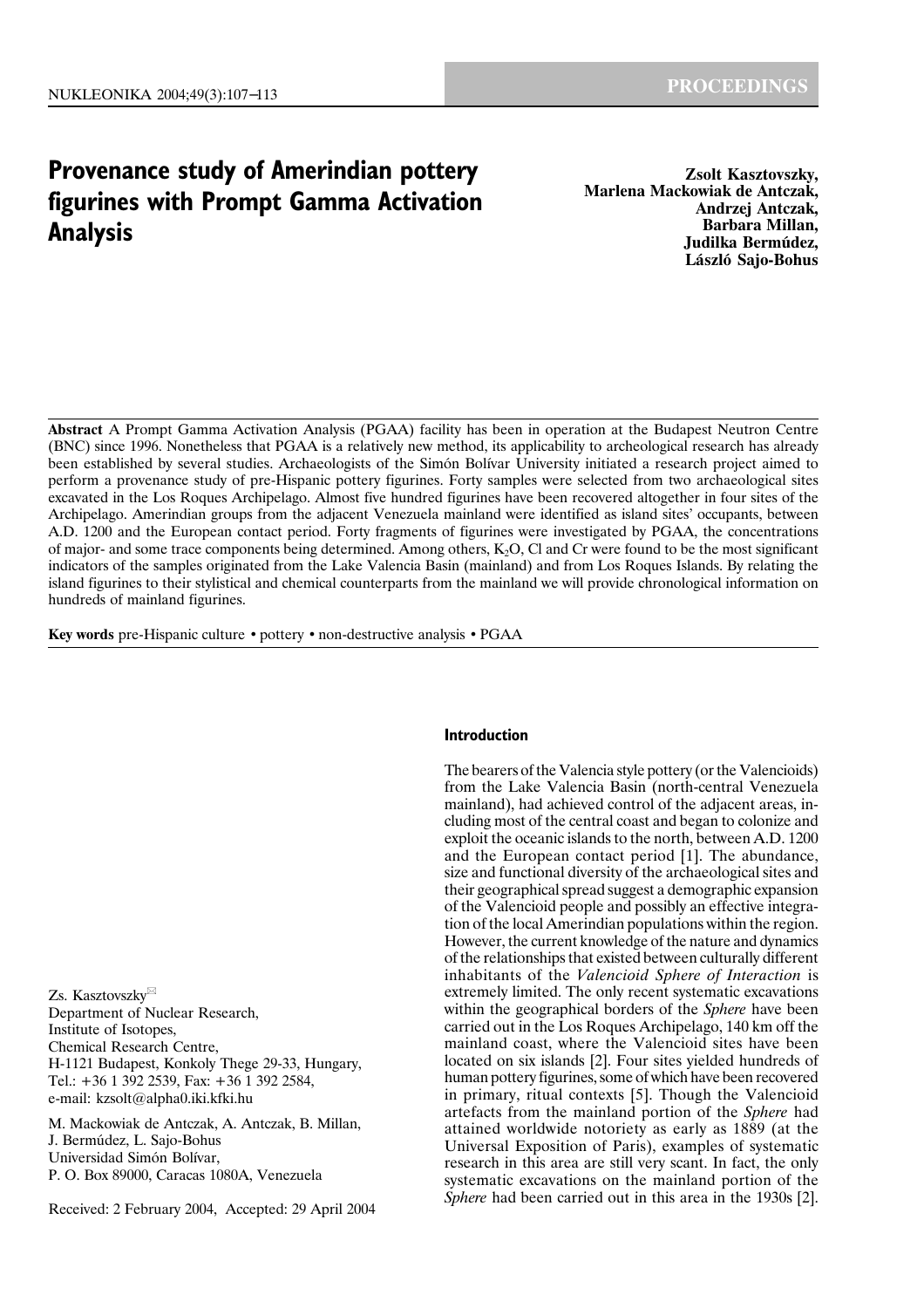As a consequence, the public and private collectors all over the world hold hundreds of mainland figurines and other Valencioid artefacts that lack provenance and contextual data.

By performing non-destructive chemical analyses of the figurines we aim to add the new dimension to the connections that have been made during the interpretative process of the social reality and meaning of the Los Roques figurines, and to evaluate the hypotheses that explain the origin of their stylistic differentiation. We expected that the available stylistic and contextual descriptions of the figurines will provide interpretive frame to the patterns observed in the chemical data, helping to build bridges between the potentially relevant data sets. We are confident that the results of this research will contribute to our understanding of the nature of the relationships within the *Valencioid Sphere of Interaction* and especially, between the core area (the Lake Valencia Basin) and the periphery (the coast and the oceanic islands). We expect that we would also shed light on the significance of the figurines that are the "hallmark" of the Valencioid material culture.

Prompt Gamma Activation Analysis (PGAA) is based on the detection of prompt gamma photons, emitted following the capture of thermal or sub-thermal neutrons into the atomic nucleus. This is, in principal, capable to simultaneously identifying all chemical elements, although with very different sensitivities [8]. The method is suitable for qualitative and quantitative analysis of a few grams of solid, liquid and gaseous samples.

Contrary to the conventional Instrumental Neutron Activation Analysis (INAA), all the chemical elements emit prompt-gamma photons; thus PGAA is suitable for detection of every element. Indeed, most of the geochemical important light elements, such as H, B, C, N, O, Si, P, S and also Fe are impossible to detect with usual INAA because of the absence or very low natural abundance of the corresponding isotopes which undergo  $(n, \beta)$  nuclear reactions. Aluminum, as a major component, is also problematic for INAA measurements, because of the very high count rate produced by  $\beta^-$  decay of <sup>28</sup>Al [3].

PGAA, in principle, is suitable for quantitative determination of major- and some trace components of silica-based geological rocks and of ceramics, too. One has to take into account that because the sample is transparent to neutrons, an average bulk composition of the investigated volume is obtained. In order to gain the maximum information from the objects, combination of available complementary methods (PGAA, INAA, XRF, etc.) are strongly recommended.

Previous PGAA analyses were carried out over 8 samples indicating significant differences between the Lake Valencia Basin and the Los Roques figurine assemblages [6]. In this research we sampled a wider group of figurines samples in order to recognise their chemical characteristics and to establish relations using the chemical composition parameters.

# **Experimental**

# Instrumental

The Prompt Gamma Activation Analysis facility at the Budapest Neutron Centre has been gradually developed since 1996 [4, 10]. The Budapest Research Reactor, which supplies neutrons for irradiation experiments, is a 10 MW, water-cooled, water-moderated research reactor. Neutrons, transported by horizontal evacuated guides are cooled by a liquid H cell down to 20 K. At the end of the 36-m long guide, where the PGAA facility takes place, the thermal equivalent flux of neutrons is  $5 \times 10^7$  cm<sup>-2</sup>·s<sup>-1</sup>. The samples are placed into a fixed position of a sample holder chamber, where the usual beam-size of  $2 \times 2$  cm<sup>2</sup> can be reduced to a  $1 \times 1$  cm<sup>2</sup> or smaller spot. The prompt-gamma photons, whose energy range lies between 50 keV and 11 MeV and which are characteristic of a given element, are collected with a complex detector system. The detector apparatus consists of a 5-cm diameter Canberra n-type high purity germanium (HPGe) surrounded by 8 bismuth-germanate (BGO) scintillation detectors, in order to perform Compton-suppression. The relative efficiency of the HPGe detector is 25% and the *FWHM* is 1.8 keV at 1332 keV (measured with a  ${}^{60}Co$  source). The sample to detector distance was kept at 23.5 cm. A Canberra 8713 ADC and an S100 type 16 k-multichannel analyser with an automatic dead-time correction, collects the spectra. The collected spectra are evaluated by Hypermet PC, a gamma spectrum evaluation program developed at the Institute of Isotopes, Budapest [9].

The element identification during PGAA is based on the precise determination of gamma peak energies and intensities, as it is described by Perry *et al*. [8]. The detected gamma ray intensity  $A_E$  is directly proportional to the mass of a given element *m*, the analytical sensitivity *S* and the measurement time *t*.

$$
(1) \t A_E = m \cdot S \cdot t
$$

and

(2) 
$$
S = \frac{N_A}{M} \cdot \theta \cdot \sigma_0 \cdot I_\gamma \cdot \Phi_0 \cdot \varepsilon (E_\gamma).
$$

The analytical sensitivity *S* is expressed in units of counts·  $s^{-1}$  g<sup>-1</sup> in Eq. (2). It is proportional to the neutron capture cross-section  $\sigma_0$ , of the nucleus, the isotopic abundance  $\theta$ and the gamma yield  $I_{\varphi}$  which are nuclear constants, as well as to the neutron flux  $\Phi_0$  and the detector efficiency  $\varepsilon(E_{\gamma})$ , which are characteristics of the measuring system. Further symbols in Eq. (2) are: the Avogadro number,  $N_A$ , and the atomic mass of a given element, *M*. The mass ratios, or equivalently the weight-percentage ratios of arbitrary elements *X* and *Y* will be independent of the actual amount of the sample and also of the exact neutron flux. It can be calculated from peak area ratios and sensitivity ratios:

(3) 
$$
\frac{w_X(\%)}{w_Y(\%)} = \frac{m_X}{m_Y} = \frac{A_X}{A_Y} \cdot \frac{S_{\gamma, Y}}{S_{\gamma, X}}.
$$

The sensitivities for the most intensive prompt-gamma lines of all chemical elements were determined by internal standardisation measurements at the Budapest Research Reactor [11]. When all major elementary components are determined by PGAA, it is not necessary to measure a standard comparator material with the sample, since the concentrations can be determined using Eqs. (3) and (4):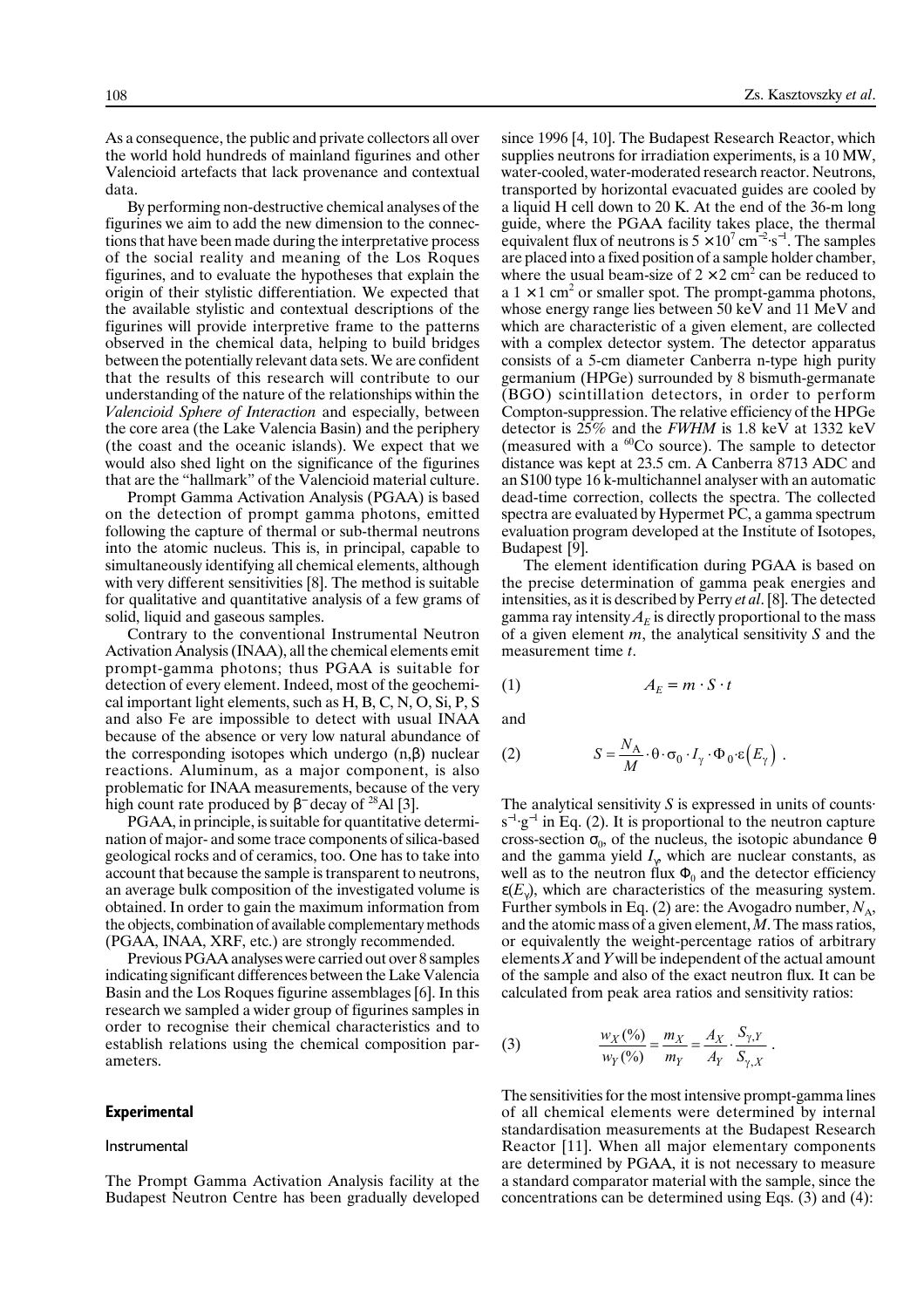$$
\Sigma_{w_i}(\%) = 100.
$$

This criterion is usually fulfilled in case of geological samples, except the poorly detectable oxygen. The concentration of oxygen is calculated according to the usual oxidation states of major components.

It can be seen that the principal errors in determining the concentrations include statistical uncertainties of the peak areas and the sensitivities. The latter, which include the  $\sigma_0$ ,  $I_\gamma$  and  $\varepsilon(E_\gamma)$  coeffitients, typically have standard deviations less than a few per cents, therefore the total uncertainty is primarily determined by the counting statistics. In case of geological samples, and similarly of ceramics, most of the major components and some traces of high sensitivities can be detected within a precision of a few per cent.

The sensitivities and the equivalent detection limits of PGAA vary over a wide range for different elements. For the elements of interest, one can determine detection limits for PGAA,  $C_L$ , from the measured spectra according to the following equation:

(5) 
$$
C_L = \frac{2 \cdot \sigma_B \cdot FWHM}{S \cdot t}
$$

where  $\sigma_B$  is the standard deviation of the baseline (background) counts in the spectrum and *FWHM* is the typical full-width-at-half-maximum value of the significant γ-ray line. Detection limits for the sub-thermal neutron beam were calculated from a spectrum of a typical 3-hour-long measurement of a sample, supposing interference-free peak identification (see Table 2).

#### The samples

PGAA analysis of 40 samples, most of them being figurine fragments was carried out at the Budapest Research Reactor, 21 of which originated from the Los Roques Archipelago, while 19 came from the Lake Valencia Basin. The samples did not undergo previous restoration or cleaning process, except mechanical removing their soil contamination. They were simply placed into the normal sample position and irradiated in a specific area of  $2 \times 2$  cm<sup>2</sup>. In case of larger objects, the chamber was removed, and the object was placed into the same position relative to the detector system. The data acquisition time has varied between 780 and 47,500 seconds, depending on the sample size, in order to gain sufficiently good statistics for spectrum evaluation. After irradiation, the samples were cooled for a few days, in order to let the residual radioactivity decay. All the objects were checked prior to shipping back to the museums involved.

Table 1 shows the main stylistic characteristics and locations where the samples were collected (see Fig. 1).

# **Results and discussion**

As we expected from previous investigations of geological samples, we were able to determine all the major components, such as  $H_2O$ , Na<sub>2</sub>O, MgO, Al<sub>2</sub>O<sub>3</sub>, SiO<sub>2</sub>, K<sub>2</sub>O, CaO,  $TiO<sub>2</sub>$ , MnO and Fe<sub>2</sub>O<sub>3</sub> with sufficient precision.

In addition, we identified some geologically important trace elements, like B, S, Cl, Sc, V, Cr, Ba, Sm, Eu, and Gd with extremely high sensitivities for B and some rare-earth elements. The detailed concentration data and their precision of two characteristic samples, together with the detection limits are shown in Tables 2a and 2b. In order to classify the objects, characteristic chemical components were sought. Several mass ratios were calculated, and from those, which show significant classification of the object of two origins, bivariate diagrams were constructed.

We were able to classify the samples according to  $Na<sub>2</sub>O$ ,  $K<sub>2</sub>O$ ,  $Ti<sub>2</sub>O$ ,  $B$ ,  $C1$  and  $Cr$  more or less significantly (see Figs. 2 and 3). The geochemical explanation for the importance of these elements, however, is not given here. The best element to differentiate was found to be chlorine. The samples from the Islands show higher Cl content, though the reason for this is unknown. Since the Los Roques artefacts were buried for 600−800 years and the pottery could have been in contact with sea water during the transportation of the artefacts (crossing 140 km of open sea), this observation could be explained by the adsorption of NaCl from sea water. However, contrary to the behaviour of Cl, no such extended Na content can be observed in the same objects. Furthermore, PGAA reveals the bulk compositions of the samples, which means that the inhomogenities on the surface are suppressed.

In addition to the characteristic elemental ratios, Principal Component Analysis (PCA) was applied to the standardised data, in order to seek patterns of differential



**Fig. 1.** Region of North Central of Venezuela within the Caribbean.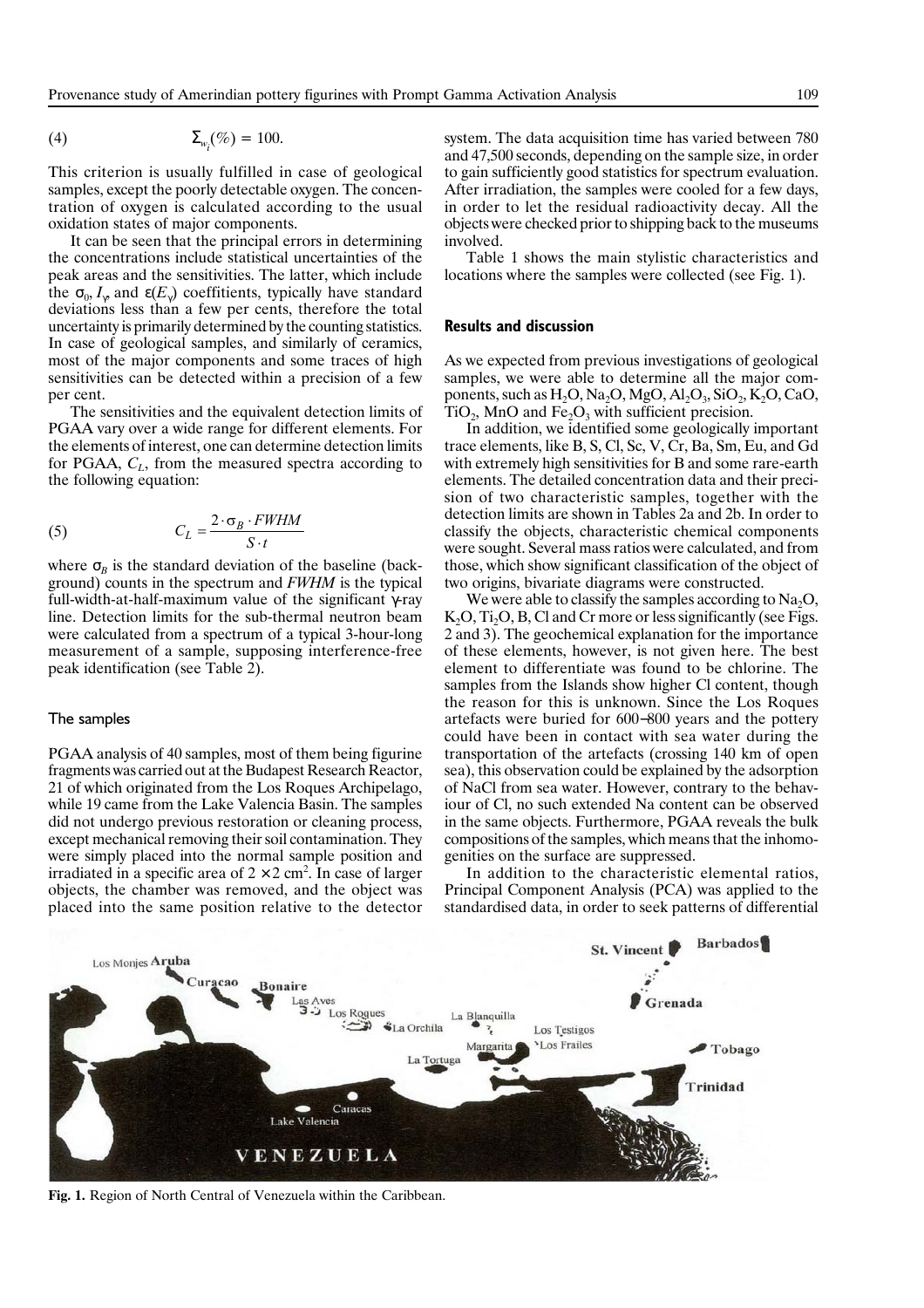| Sample<br>no. | Inventory<br>no. | Locality archaeological information                                               | Specimen                                   | Stylistic and/or typological<br>information                                       |
|---------------|------------------|-----------------------------------------------------------------------------------|--------------------------------------------|-----------------------------------------------------------------------------------|
| 1             | <b>VLB 00100</b> | Peninsula La Cabrera, Los Tamarindos site,<br>northeastern shore of Lake Valencia | figurine leg                               | standardised                                                                      |
| 2             | <b>VLB 0075</b>  | Peninsula La Cabrera, Los Tamarindos site,<br>northeastern shore of Lake Valencia | figurine head                              | standardised<br>or imitative                                                      |
| 3             | 3502             | Dos Mosquises Island, Los Roques Archipelago,<br>trench DM/A/B, level 20-40 cm    | figurine leg                               | heterogeneous                                                                     |
| 4             | AM 1067 d        | Dos Mosquises Island, Los Roques Archipelago,<br>trench DM/A/C, level 20-40 cm    | figurine head<br>fragment                  | standardised (standing straight<br>legs canoe-shaped crest)                       |
| 5             | <b>VLB 0008</b>  | Peninsula La Cabrera, Los Tamarindos site,<br>northeastern shore Lake Valencia    | figurine trunk<br>with leg                 | heterogeneous?                                                                    |
| 6             | MA 467           | Dos Mosquises Island, Los Roques Archipelago,<br>trench DM/A/B, level 20–40 cm    | figurine leg                               | standardised (seated<br>spread legs)                                              |
| 7             | <b>MA 407</b>    | Dos Mosquises Island, Los Roques Archipelago,<br>trench DM/A/B, level 20–40 cm    | figurine trunk<br>(female with head)       | standardised (red top<br>rounded head)                                            |
| 8             | <b>MA711</b>     | Dos Mosquises Island, Los Roques Archipelago,<br>trench DM/A/C, level 20-40 cm    | figurine trunk<br>fragment with akimbo arm | standardised                                                                      |
| 9             | AM 402           | Dos Mosquises Island, Los Roques Archipelago,<br>trench DM/A/B, level 20-40 cm    | human figurine                             | imitative<br>(seated spread legs with<br>inverted canoe-shaped crest)             |
| 10            | AM 374           | Dos Mosquises Island, Los Roques Archipelago,<br>trench DM/A/B, level 20-40 cm    | figurine trunk with head                   | heterogeneous<br>(standing without crest three-<br>dimensional anatomical figure) |
| 11            | AM 393           | Dos Mosquises Island, Los Roques Archipelago,<br>trench DM/A/B, level 20-40 cm    | below waist fragment                       | heterogeneous                                                                     |
| 12            | <b>MA 960</b>    | Krasky Island, Los Roques Archipelago,<br>trench KR/A/A, level 20-40 cm           | figurine legs                              | imitative                                                                         |
| 13            | <b>VLB</b> 1590  | Peninsula La Cabrera, Los Tamarindos site,<br>northeastern shore of Lake Valencia | figurine head                              | heterogeneous                                                                     |
| 14            | <b>VLB</b> 1585  | Peninsula La Cabrera, Los Tamarindos site,<br>northeastern shore of Lake Valencia | figurine leg                               | standardised (seated)                                                             |
| 15            | MA 1572          | Dos Mosquises Island, Los Roques Archipelago,<br>trench DM/A/C, level 20-40 cm    | figurine fragment                          | standardised                                                                      |
| 16            | <b>VLB</b> 1601  | Peninsula La Cabrera, Los Tamarindos site,<br>northeastern shore of Lake Valencia | figurine head fragment                     | standardised                                                                      |
| 17            | MA 690 a         | Dos Mosquises Island, Los Roques Archipelago,<br>trench DM/A/C, level 20-40 cm    | seated female figurine                     | standardised<br>(seated spread legs<br>with canoe-shaped crest)                   |
| 18            | <b>VLB 3745</b>  | Lake Valencia, eastern shore                                                      | figurine head fragment                     | imitative                                                                         |
| 19            | <b>VLB</b> 1584  | Peninsula La Cabrera, Los Tamarindos site,<br>northeastern shore of Lake Valencia | figurine head fragment                     | standardised                                                                      |
| 20            | <b>VLB</b> 1415  | Lake Valencia Basin                                                               | figurine head fragment                     | standardised                                                                      |
| 21            | <b>VLB 8843</b>  | CIA site, northeastern shore of Lake Valencia                                     | figurine trunk (male)<br>with head         | standardised                                                                      |
| 22            | <b>VLB 8843</b>  | CIA site, northeastern shore of Lake Valencia                                     | figurine trunk (male)<br>with head         | standardised                                                                      |
| 23            | <b>VLB 20517</b> | Caña de Azucar site, Lake Valencia Basin                                          | figurine leg                               | standardised                                                                      |
| 24            | MA 1836          | Dos Mosquises Island, Los Roques Archipelago,<br>trench DM/A/C, level 0-20 cm     | figurine leg fragments                     | standardised                                                                      |
| 25            | VLB D-33         | La Mata site, eastern shore of Lake Valencia                                      | figurine head fragment                     | standardised                                                                      |
| 26            | <b>VLB</b> 20518 | La Mata site, eastern shore of Lake Valencia                                      | figurine head fragment                     | standardised                                                                      |

27 AM 476 Dos Mosquises Island, Los Roques Archipelago, figurine trunk heterogeneous

trench DM/A/B, level 20−40 cm

**Table 1.** Archaeological descriptions of the investigated objects.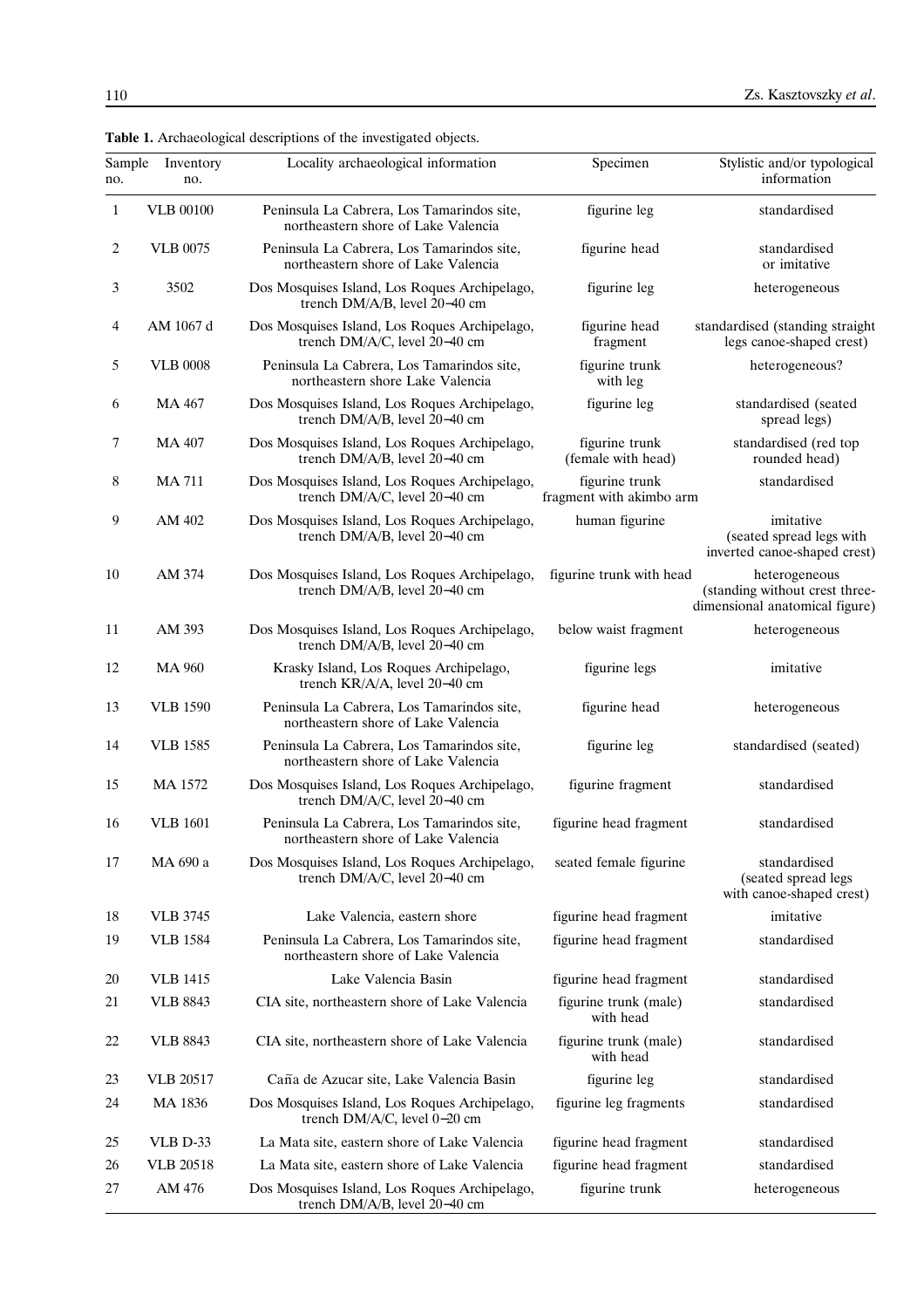| Sample<br>no. | Inventory<br>no.    | Locality archaeological information                                                | Specimen               | Stylistic and/or typological<br>information                                        |
|---------------|---------------------|------------------------------------------------------------------------------------|------------------------|------------------------------------------------------------------------------------|
| 28            | MA 564              | Dos Mosquises Island, Los Roques Archipelago,<br>trench DM/A/A, level 0-20 cm      | figurine leg           | imitative                                                                          |
| 29            | MA 564              | Dos Mosquises Island, Los Roques Archipelago,<br>trench DM/A/A, level 0-20 cm      | female figurine        | standardised (seated<br>bent-knee, deformed head)                                  |
| 30            | <b>VLB 20519</b>    | La Mata site, eastern shore of Lake Valencia                                       | figurine head fragment | standardised                                                                       |
| 31            | <b>MA 358</b>       | Dos Mosquises Island, Los Roques Archipelago,<br>trench DM/A/B, level 20–40 cm     | figurine head          | imitative                                                                          |
| 32            | AM 552              | Dos Mosquises Island, Los Roques Archipelago,<br>trench DM/A/B, level 20–40 cm     | figurine legs          | standardised                                                                       |
| 33            | VLB D <sub>16</sub> | Tocorón site, southeastern shore of Lake Valencia                                  | figurine head fragment | standardised                                                                       |
| 34            | <b>VLB</b> 58579    | eastern shore, Lake Valencia                                                       | figurine head fragment | imitative                                                                          |
| 35            | <b>VLB</b> 58565    | eastern shore, Lake Valencia                                                       | figurine head fragment | imitative                                                                          |
| 36            | <b>VLB</b> 58574    | eastern shore, Lake Valencia                                                       | figurine head fragment | imitative                                                                          |
| 37            | AM 376              | Dos Mosquises Island, Los Roques Archipelago,<br>trench DM/A/B, level 20-40 cm     | figurine               | standardised (seated<br>bent-knee, red top<br>deformed head)                       |
| 38            | AM 418              | Dos Mosquises Island, Los Roques Archipelago,<br>trench $DM/A/B$ , level $0-20$ cm | figurine               | standardised (standing<br>straight legs with plain crest)                          |
| 39            | AM 1508             | Dos Mosquises Island, Los Roques Archipelago,<br>trench DM/A/C, level 20-40 cm     | figurine head fragment | standardised                                                                       |
| 40            | MA 371              | Dos Mosquises Island, Los Roques Archipelago,<br>trench $DM/A/B$ , level $0-20$ cm | figurine               | heterogeneous (standing)<br>without crest three-<br>dimensional anatomical figure) |

**Table 1.** Continued.

distribution of the samples within the compositional space. We used a shareware version of Excel-based "XLSTAT" software to perform the PCA calculations. This would allow us to see the data dispersion when the correlation among the elements was a part of the data analysis. As the components are linear combination of all the original composition data, PCA can reveal some significant differences/similarities between the objects − even in the absence of rigorously defined groups. According to PCA of all the measured samples, the pottery samples, which were excavated in the Valencia Lake Basin ( $-1$  < 2nd PC < 6) are significantly different from those, which were excavated in the Los

Roques Islands ( $-6 < 2$ nd PC < 2). However, there is an overlapping around the 2nd  $PC = 0$  region (see Fig. 4).

# **Conclusions**

In this paper, we introduced the Prompt Gamma Activation Analysis, an absolutely non-destructive analytical method, which is applicable in investigation of pre-Columbian pottery figurines. We were able to determine all the majorand some interesting trace components of the bulk material with satisfying precision. Searching for characteristic





**Fig. 2.** TiO<sub>2</sub>/Al<sub>2</sub>O<sub>3</sub> *vs.* Cl/SiO<sub>2</sub> for the objects measured by PGAA. **Fig. 3.** K<sub>2</sub>O/Al<sub>2</sub>O<sub>3</sub> *vs.* Cl/SiO<sub>2</sub> for the objects measured by PGAA.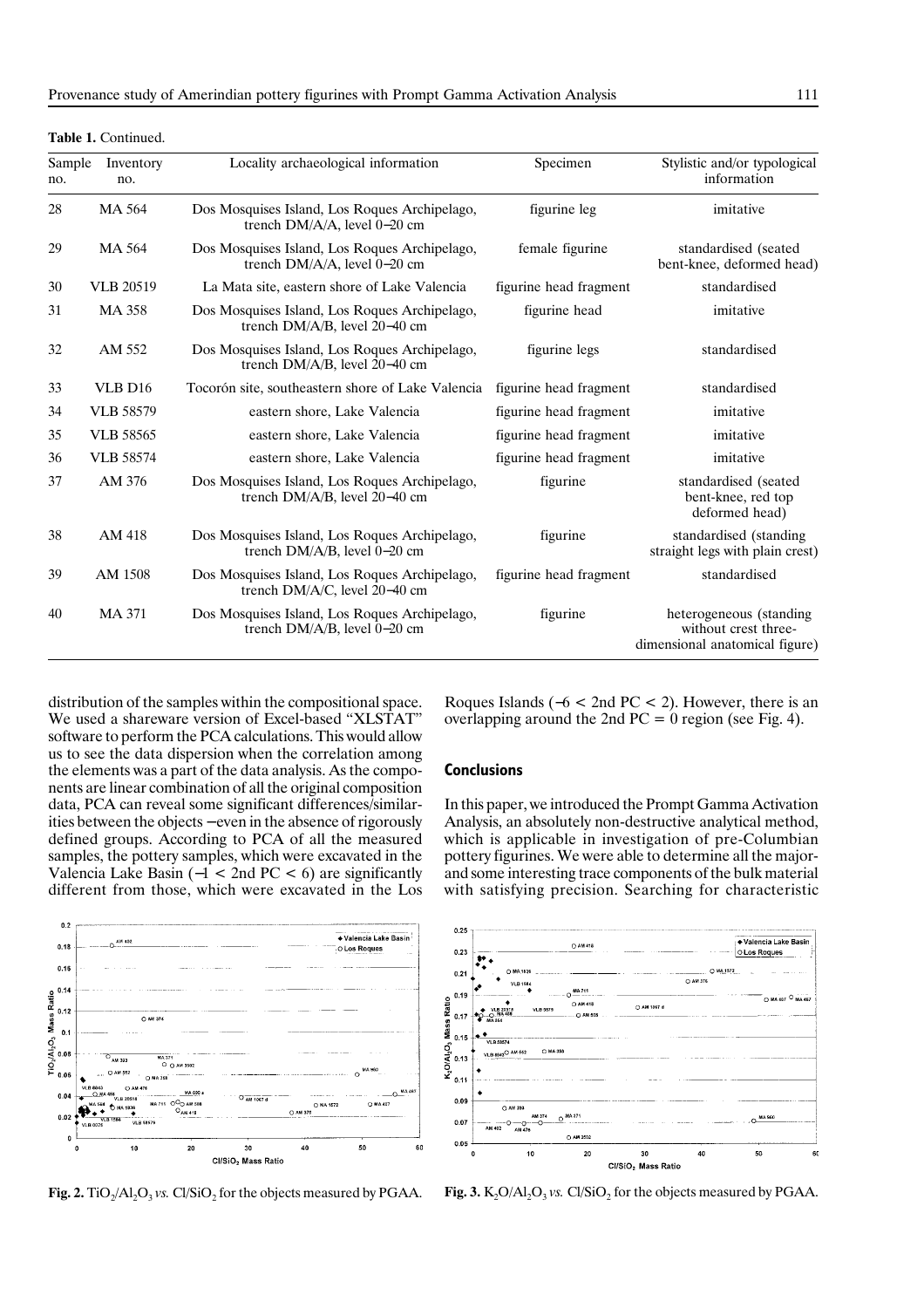| $w\%$     | H <sub>2</sub> O | Na <sub>2</sub> O | MgO  | $Al_2O_3$ | SiO <sub>2</sub> | $K_2O$ | CaO  | TiO, | MnO                                                                                                                                         | Fe <sub>2</sub> O <sub>3</sub> |
|-----------|------------------|-------------------|------|-----------|------------------|--------|------|------|---------------------------------------------------------------------------------------------------------------------------------------------|--------------------------------|
| Det. lim. | 0.004            | 0.02              | 0.24 | 0.12      | 0.18             | 0.03   | 0.16 | 0.01 | 0.008                                                                                                                                       | 0.02                           |
|           |                  |                   |      |           |                  |        |      |      | VLB00100 4.49±0.05 1.03±0.03 1.9±0.2 16.9±0.3 64±1.5 3.65±0.07 1.61±0.06 0.45±0.02 0.048±0.002                                              | $5.5 \pm 0.1$                  |
| MA 467    |                  |                   |      |           |                  |        |      |      | $4.79 \pm 0.05$ $3.03 \pm 0.05$ $2.0 \pm 0.1$ $14.2 \pm 0.2$ $66 \pm 1.5$ $2.66 \pm 0.05$ $1.32 \pm 0.04$ $0.58 \pm 0.03$ $0.064 \pm 0.001$ | $4.4 \pm 0.1$                  |

**Table 2a.** Detection limits and major components of two characteristic samples originated from Valencia Lake Basin and Los Roques, consequently.

**Table 2b.** Detection limits and trace components of two characteristic samples originated from Valencia Lake Basin and Los Roques, consequently.

| $\mu$ g/g       |                | Cl             | Sc         |              |              | Sm            | Gd            |  |
|-----------------|----------------|----------------|------------|--------------|--------------|---------------|---------------|--|
| Det. lim.       | 0.06           |                |            | 16           | 60           | 0.02          | 0.02          |  |
| <b>VLB00100</b> | $52.8 \pm 0.5$ | $124 \pm 5$    | $22 \pm 2$ | $126 \pm 11$ | $204 \pm 11$ | $5.8 \pm 30$  | $6.9 \pm 0.3$ |  |
| MA 467          | $37.5 \pm 0.3$ | $3680 \pm 120$ | $12 \pm 1$ | $72\pm4$     | $367 \pm 20$ | $4.1 \pm 0.1$ | $4.6 \pm 0.2$ |  |



**Fig. 4.** Principal Component Analysis of the objects measured by PGAA.

elemental ratios,  $Na_2O$ ,  $K_2O$ ,  $Ti_2O$ ,  $Cr$ , and Cl were found to reveal significant differences between the samples originated from the Los Roques and Lake Valencia Basin regions, respectively. The increased level of Cl in the Los Roques objects requires further study; it cannot be attributed to the sea water alone. The separation of different origin samples seems to be reinforced by Principal Component Analysis, too.

However, the observed differences between the objects must be supported by other analytical and stylistical studies. In case of the coarse-textured and tempered pottery, the petrographic analysis is advisable [7, 12], but unfortunately this technique requires partial or total destruction of the objects (many of the investigated figurines are museum objects with unique value).

We also suggest further research on the weathering effects, which is essential in case of archaeological pottery, buried for hundreds or thousands of years. It is also necessary to study soil samples taken from the vicinity of the archaeological sites, and compare the chemical composition of the objects and the original clay material. There are several sites in the mainland that we have to sample and, finally, we will certainly see that some sitesamples are more related to island specimens, while other may be not related at all. We think that this paper is an important contribution toward an overarching project that needs to be continued.

**Acknowledgments** We acknowledge financial support of International Atomic Energy Agency, Vienna, Austria; IAEA Research Contract No. 12283/RO/Regular Budget Fund (RBF). M. Mackowiak de Antczak recognizes the financial support of the Postdoctoral Fellowship Program of FONACIT, No. 2001000421 that allowed her participation in this Project.

# **References**

- 1. Antczak A (1999) Late prehistoric economy and society of the Islands off the coast of Venezuela: A contextual interpretation of the non-ceramic evidence. Ph.D. dissertation, Institute of Archaeology, University of London, UK
- 2. Antczak A, Mackowiak de Antczak M (1999) La Esfera de Interacción Valencioide en El Arte Prehispánico de Venezuela. In: Arroyo M, Blanco L, Wagner E (eds) Caracas, Fundación Galería de Arte Nacional, pp 136−154
- Ehmann WD, Vance DE (1991) Advantages and disadvantages of nuclear activation methods. In: Winefordner JD (ed.) Radiochemistry and nuclear methods of analysis. Wiley Interscience Publication, New York, pp 255−258
- 4. Kasztovszky Zs, Révay Zs, Belgya T, Molnár GL (2000) Nondestructive analysis of metals by PGAA at the Budapest Research Reactor. J Radioanal Nucl Chem 224;2:379−382
- 5. Mackowiak de Antczak M (2000) 'Idols' in exile: Making sense of prehistoric human pottery figurines from Dos Mosquises Island, Los Roques Archipelago, Venezuela. Ph.D. dissertation. Institute of Archaeology, University of London, UK
- 6. Mackowiak de Antczak M, Kasztovszky Zs, Révay Zs *et al.* (2002) Characterisation of pre-Columbian artefacts from Venezuela using PGAA. In: Ujvari S, Sajo-Bohus L (eds) Proc of the 2nd Int Radiation Education Symp, 21−24 August 2002, Debrecen, Hungary, pp 71−78
- 7. Peacock DPS (1970) The scientific analysis of ancient ceramics. A review. World Archaeology 1:375−389
- 8. Perry DL, Firestone RB, Molnár GL *et al.* (2002) Neutroninduced prompt gamma activation analysis (PGAA) of metals and non-metals in ocean floor vent-generated samples. J Anal At Spectrom 17:32−37
- 9. Révay Zs, Begya T, Ember PP, Molnár GL (2001) Recent developments in HYPERMET PC. J Radioanal Nucl Chem 248:401−405
- 10. Révay Zs, Belgya T, Kasztovszky Zs, Weil JL, Molnár GL (2004) Cold neutron PGAA facility at Budapest. Nucl Instrum Meth B 213:385−388